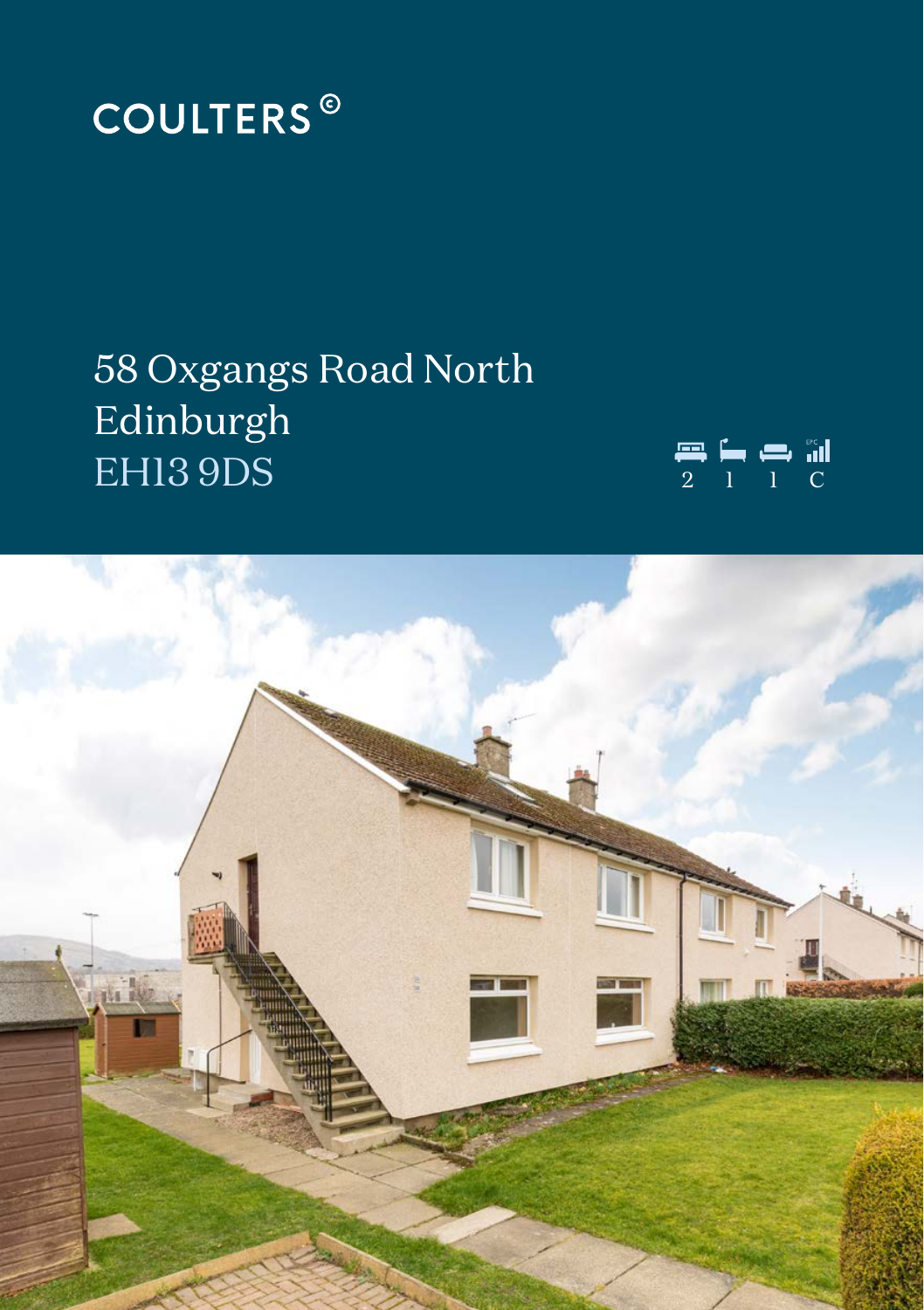This recently refurbished two-bedroom ground floor flat is well positioned at the end of the street and benefits from a private front garden. The property has also been very well maintained with the exterior having been recently reharled. The property comprises a vestibule which opens to a wide hallway with wood effect laminate flooring. The large living room to the front continues the laminate flooring and benefits from a large window that allows plentiful natural light. The kitchen benefits from a good range of wall and base units and integrated electric oven and halogen hob and washing machine. The two bedrooms are both carpeted and can accommodate double beds and free-standing furniture. The accommodation is completed by a modern white shower room suite with large shower and sink with vanity unit and WC. The private gardens to the front and rear of the property have outstanding views towards The Pentland Hills and Hillend Ski Slope is very visible by day and lit up by night.







## Property Features:

- Welcoming vestibule and hallway with laminate wooden flooring
- Large living room
- Modern fitted kitchen with integrated appliance
- Two Double bedrooms
- Modern shower room with panelled walls
- Recently reharled external walls
- Door entry system
- Gas central heating
- Double glazing
- Large gardens to front and rear
- Garden shed



### Extras

Fridge/Freezer, Halogen Hob, Electric Fan Assisted Oven and Extractor, Washing Machine, Secure Garden Shed with Lawnmower, Hedge Trimmers and tools. (key provided).